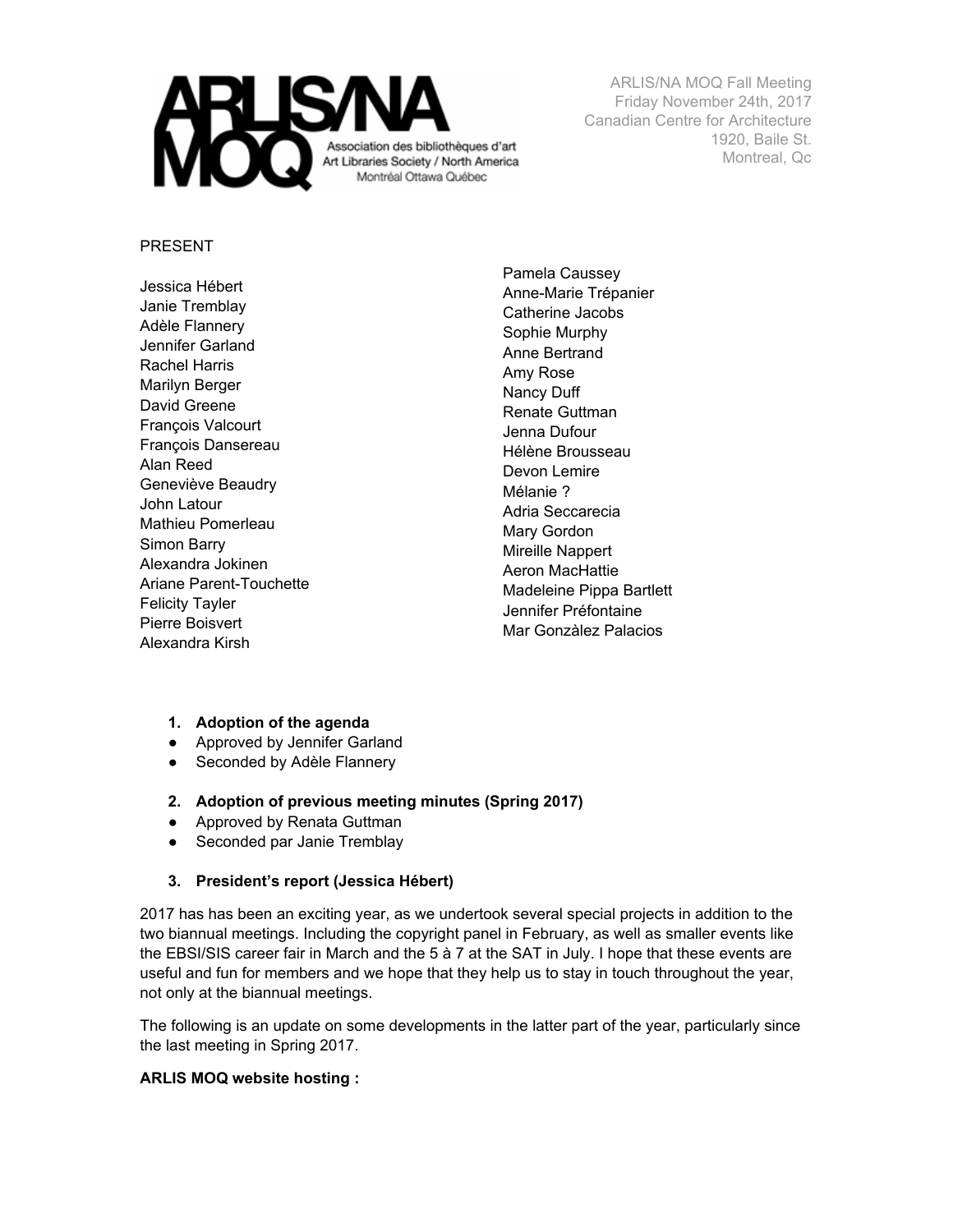

As most of you know by know, our new website was completed and launched in July this year. We are currently in the process of moving our hosting over to ARLIS/NA which means that we will no longer have to pay for website hosting with dreamhost, but our website url will change from arlismoq.ca to moq.arlisna.org. We will continue to maintain our arlismoq.ca domain and will redirect it to the new domain for the next year or so.

### **ARLIS Conference 2021 in Montréal.**

The ARLIS MOQ chapter put forward a proposal to host the ARLIS/NA conference in Montréal in 2021. The proposal was written by Jessica Hébert, Adèle Flannery, Sarah Severson, Mar González Palacios and Nancy Duff, with support from Jennifer Garland. The proposal was accepted and it is confirmed that the ARLIS/NA conference will take place in Montréal in 2021. The decision to put forward a proposal for the conférence came with great deal of reflection and discussion among members. I appreciate everyone who gave feedback, contributed their thoughts, doubts or interest in the proposal. Although it is a few years away, this will mean a great deal of responsibility for our chapter over the next couple of years. We submitted the proposal knowing that there was a core team of individuals willing to be involved in the conference planning either as co-chairs or committee members. This coming winter, there will be a callout for the conference co-chairs. I realise that this going to entail a great deal of work, when many of us are already stretched very thin with our time and commitments. Some roles will be more involved than others, and some of you may choose to participate in one of the conference planning committees, as more opportunities become available in a couple of years. I am confident that this opportunity will be worth it that we can work together and create an engaging and memorable conference in 2021.

The conference proposal that was submitted by our chapter is available for consultation on the ARLIS/MOQ website : <http://arlismoq.ca/arlisnacongres-2021/>

### *Summary of the conference proposal: Convergence (Coming together) (extract)*

For the 2021 conference, we propose a theme centering around the idea of convergence. The city of Montréal itself is a site of convergence, as a place where both French and English are commonly spoken, different languages and cultures come together, and a blend of old and new is manifested in its history, architecture and integration of technologies. This theme also reflects the nature of ARLIS/NA and the MOQ chapter, which are composed of members from a variety of different backgrounds, working in small and large institutions, including public libraries, academic institutions, museums as well as many independent professionals and students. The theme of convergence can be expanded to explore the relationship between professional practice with community and arts organizations like art hives and fablabs. It can also focus on the convergence of new technologies, such as 3D printers, virtual reality, and digital artists' books and how they have become integrated into the practice of librarianship.

We look forward to organizing tours that reflect this theme by visiting libraries, educational and cultural institutions. We will invite attendees to explore how artistic practices in the city merge with the educational and community organisations, including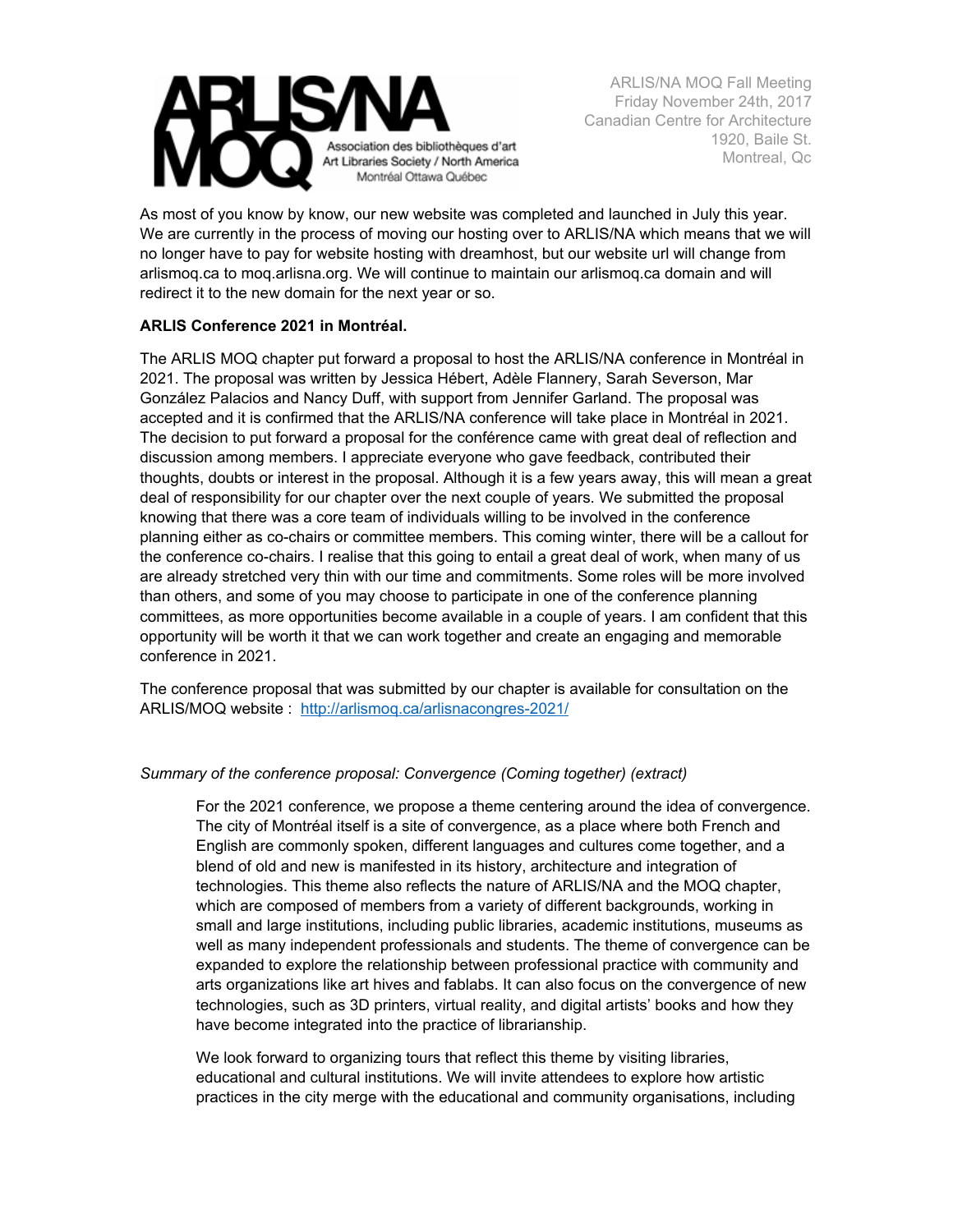

the four major universities and smaller, specialized art schools. We will plan to provide tours of some of the most prominent collections in the city such as the Bibliothèque et Archives nationales du Québec, the Canadian Centre for Architecture, and the Cinémathèque Québecoise, as well as smaller institutions such as Artexte and other artist-run centres and galleries. Architectural highlights can be visited with walking tours to sites like the Notre-Dame Basilica, in Old Montréal, and Habitat 67. We will plan full day trips to Ottawa, Canada's capital, and Québec City, one of the oldest cities in North America. Only two hours away, Ottawa's tour will include a visit to the National Gallery of Canada. Other possible sites are the Library of Parliament, Carleton University and the University of Ottawa. Québec City is also only three hours from Montréal and is home to a multitude of architectural and cultural gems, including la Maison de la littérature and the Musée nationale des beaux-arts du Québec.

### **Discussion**

Marilyn points out that organizing an event of this magnitude requires a huge workforce. We will have to set up large committees. Also, Arlis MOQ was founded for the Montreal conference in 1995. François Dansereau asks how many days it will last. Jennifer Garland says big events attract about 500 people.

# **4. Vice President's report (Mathieu Pomerleau)**

Congratulations to Jessica Hébert for her exemplary work. I am still learning the different responsibilities of my future position by getting involved in smaller projects such as website translation and MOQDOC. I also participated in the preparation of today's meeting.

# **5. Membership secretary report (Adèle Flannery)**

We close 2017 with 40 paid members (23 renewed members, 17 new), which is just under the total at this time last year (44).

Our regular recruitment activities are on the horizon in the new year : the cv workshop and the career fair are always fun to attend and help give our organisation a broader visibility.

Thank you to everyone for your continued support.

Renata asks if a members list will be made accessible, to which Adèle answers that the executive is working on a members-only section of the website, where a members list can be made available.

### **6. Treasurer report (Sarah Severson)**

I'm happy to report we are in sound financial standing.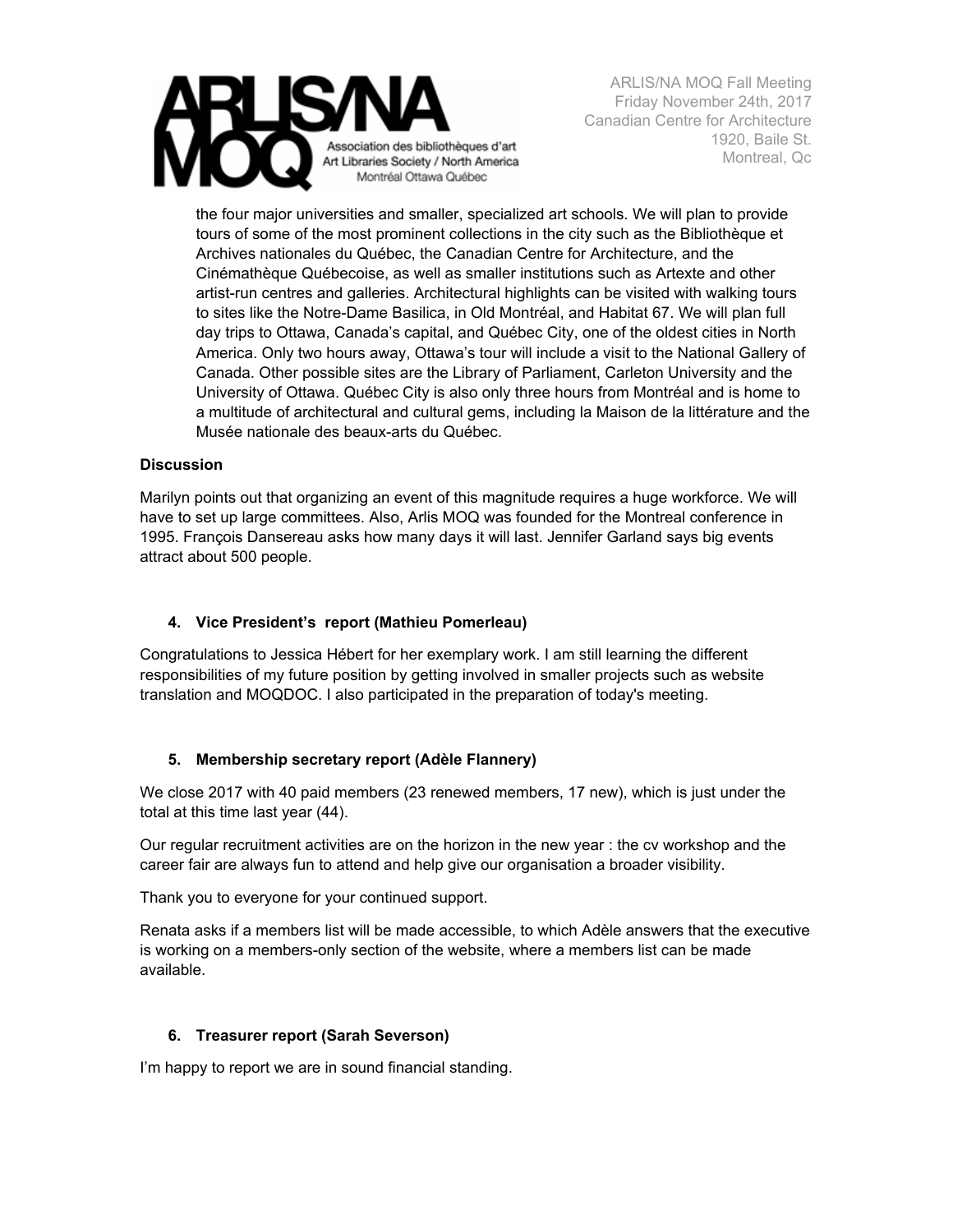

In August we received a full reimbursement from the ARLIS/NA special project fund for \$432.92. This money covered the full cost of the Copyright event we put on in February. Because we did not give out the 1000\$ MICHELLE GAUTHIER TRAVEL AWARD this year (no applications) this has given us a nice cushion financially. Since moving the *MOCDOC* to an online publication and removing the printing and mailing costs, I'm confident we will remain a solvent association.

|                                            | <b>ARLIS/NA MOQ - Rapport Trésorier</b>                        |                              |                 |                              |                  |               |
|--------------------------------------------|----------------------------------------------------------------|------------------------------|-----------------|------------------------------|------------------|---------------|
|                                            |                                                                | <b>Actuals</b>               |                 | <b>Actuals</b>               |                  | <b>Budget</b> |
|                                            |                                                                | 17 nov 2016 - 31<br>mai 2017 |                 | 31 mai 2017 - 25<br>nov 2017 |                  | 2018          |
| <b>OPENING SOLDE / BALANCE</b>             |                                                                | \$                           | 1,842.47        |                              | \$1,523.04       |               |
|                                            | DÉPÔTS / Revenues                                              |                              |                 |                              |                  |               |
|                                            | Adhésion/Membership                                            | \$                           | 649.30          | \$                           | 525.00           | \$1,300.00    |
|                                            | Inscription/Registration                                       | \$                           | 85.00           | \$                           | 105.00           | \$200.00      |
|                                            | Dons/Donations                                                 | \$                           | 20.00           | \$                           | 30.00            | \$200.00      |
|                                            | Projet ponctuel/Special project                                |                              |                 | \$                           | 483.92           |               |
| DÉPÔT TOTAL / Total Revenues               |                                                                | \$                           | 754.30          | \$                           | 1,143.92         | \$1,700.00    |
|                                            | <b>RETRAITS / Expenses</b>                                     |                              |                 |                              |                  |               |
|                                            | Projet ponctuel/Special project<br>Copyright event in February | \$                           | (483.92)        |                              |                  |               |
|                                            | <b>Bourses/Awards</b>                                          | \$                           | (212.50)        |                              |                  | $-51,182.00$  |
|                                            | <b>Contributions ARLIS/NA</b>                                  |                              |                 | \$                           | (100.00)         | $-$100.00$    |
|                                            | Dépenses /Activities expenditures<br>Meetings: Spring 2017     | \$                           | (180.00)        | \$                           | (40.00)          | $-5400.00$    |
|                                            | Site web/Web hosting                                           | \$                           | (178.56)        |                              |                  |               |
|                                            | Frais Mensuels / Banking Fees                                  | \$                           | $(18.75)$ \$    |                              | (18.75)          | $-545.00$     |
| <b>TOTAL DES RETRAITS / Total Expenses</b> |                                                                | \$                           | $(1,073.73)$ \$ |                              | (158.75)         | $-$1,727.00$  |
| <b>CLOSING SOLDE / BALANCE</b>             |                                                                | \$                           | 1,523.04        | \$                           | 2,508.21         |               |
|                                            | Sach Sason                                                     |                              |                 |                              | 24 November 2017 |               |
| Sarah Severson, trésorier/treasurer        |                                                                |                              |                 | Date                         |                  |               |
|                                            |                                                                |                              |                 |                              |                  |               |

# **7. Secretary report (Janie Tremblay)**

This is my last engagement as secretary. I have not attended many meetings, but I have always kept abreast of the discussions by having the recordings and transcribing the minutes. I have also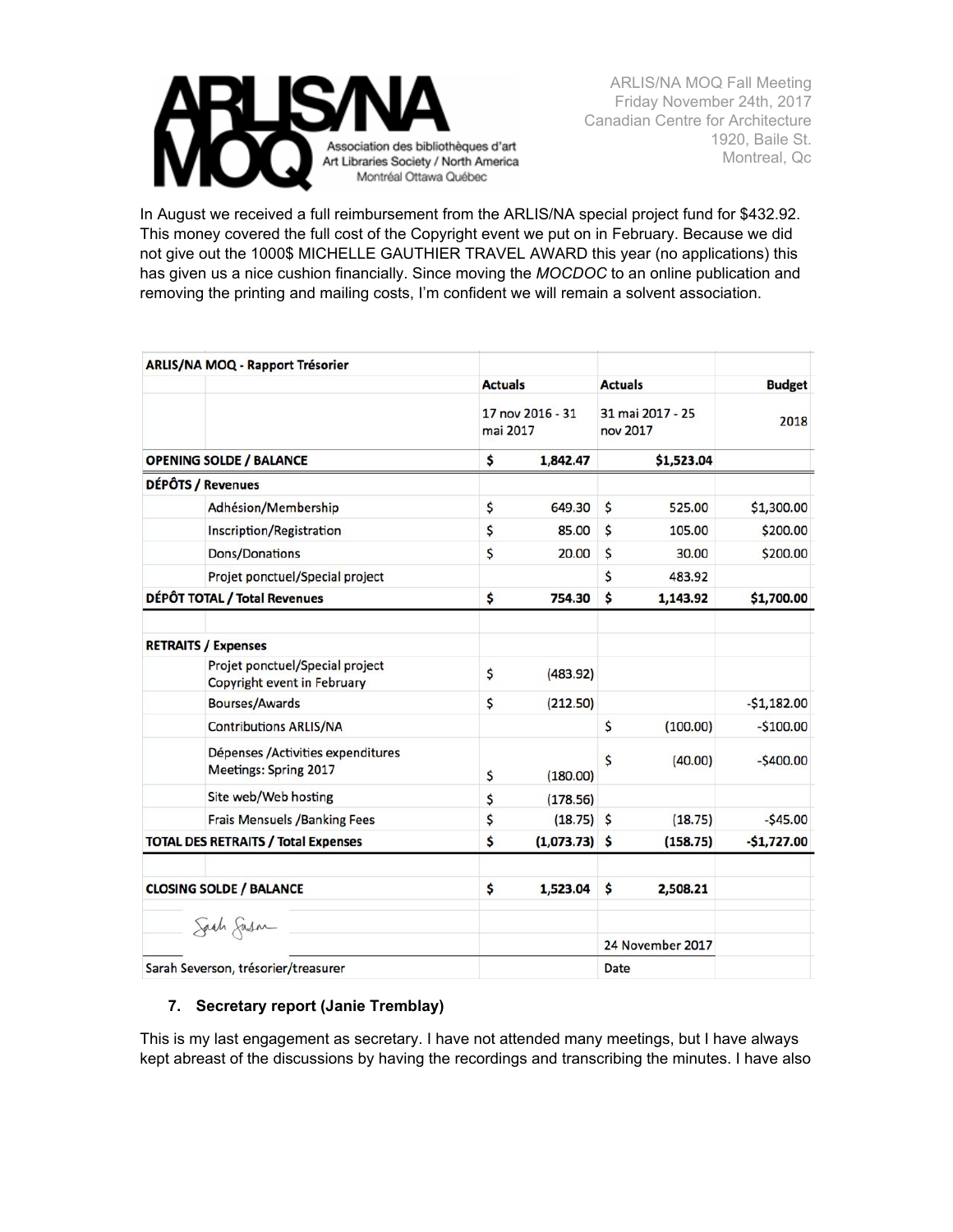

been busy sending you the Executive Committee newsletter. I finish my term with peace of mind knowing that Adèle Flannery will take my place. I have complete confidence in her abilities.

### **8. Committee reports**

a) Nominating committee (John Latour)

Here is the composition of the 2018 Executive Committee:

President: Mathieu Pomerleau

Vice-President: Simon Barry

Membership secretary: Jenna Dufour

Secretary: Adèle Flannery

Treasurer: Sarah Severson

### **b) Professional development committee (Hélène Brousseau)**

Composition du comité : Hélène Brousseau et Danielle Léger

Cet automne, il y a une mise à jour des bourses.

Jessica demande à Hélène d'expliquer les trois bourses :

- Bourse de voyage Michelle Gauthier: 1000\$ pour aller à la conférence, à New York.
- Bourse d'adhésion Daphné Dufresne: vise à promouvoir le développement professionnel en soutenant l'adhésion à l'organisation nationale (ARLIS / NA). Le comité rappelle que la date limite est le 27 novembre.
- Bourse d'adhésion Marilyn Berger: vise à promouvoir le développement professionnel d'un membre étudiant en soutenant l'adhésion à l'organisation nationale (ARLIS / NA).

Les standards d'évaluation sont les suivants. :

- Implication
- Besoin financier

(Original submitted in French)

### **c) Comité de rédaction du** *MOQDOC* **(Mathieu Pomerleau)**

Le comité éditorial du MOQDOC est actuellement composé d'Alan Reed, de Frédérique Duval, d'Adèle Flannery et de moi-même. Adèle et moi quitterons à la fin de cette année le comité. Je tiens à remercier Adèle pour son travail exceptionnel de mise en page pour le MOQDOC. L'originalité et l'élégance de son graphisme ont défini une signature visuelle distinctive pour notre publication. Je suis convaincu que Frédérique Duval qui prendra sa relève pour le prochain numéro saura faire honneur à cet esprit d'innovation.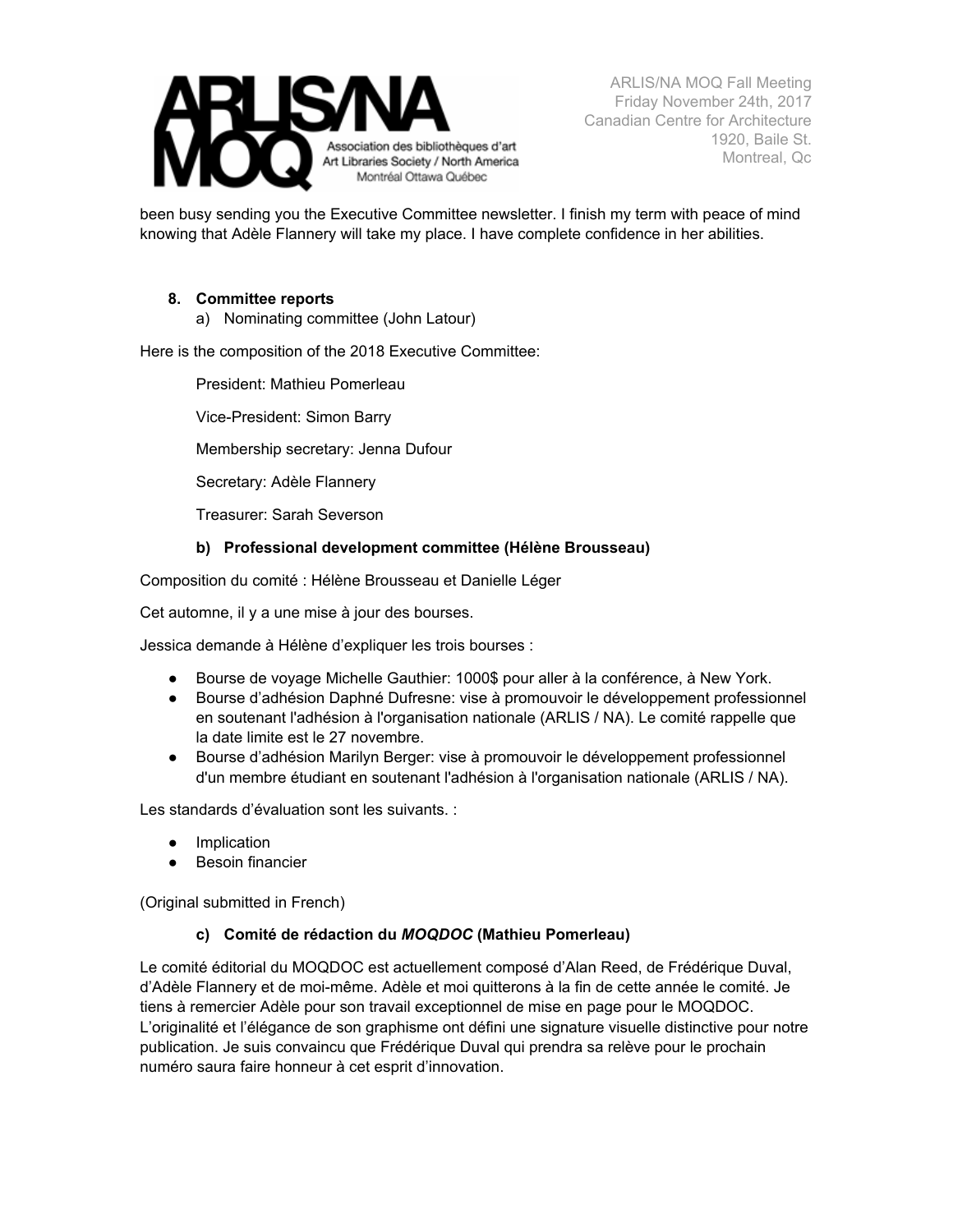

Nous sommes donc à la recherche d'un nouveau responsable pour le comité MOQDOC. Ce responsable a principalement pour tâche de solliciter la participation des membres, de réviser les textes et aussi de coordonner le travail de mise en page. Par contre, cette responsabilité pourrait être appelée à changer puisqu'il faut prendre en considération le fait qu'il a été difficile cette année de rassembler un contenu pour le dernier numéro du printemps, mais aussi pour celui de cet automne qui ne sera pas publié à l'occasion de cette rencontre.

Pour remédier à ce manque d'engouement, l'exécutif de ARLIS/NA MOQ souhaite avoir votre avis sur les différentes avenues à explorer pour dynamiser cette publication qui demeure, nous en sommes convaincus, encore très pertinente. Parmi les options évoquées:

- échelonner différemment le rythme de publication du MOQDOC pour ainsi profiter des rencontres bi-annuelles pour lancer l'appel de texte en proposant des thèmes et en sollicitant les membres;
- réviser le format de la publication pour en faire un blogue auquel des billets pourraient être ajoutés

L'exécutif travaillera bien entendu avec le nouveau responsable du comité pour assurer la transition harmonieuse, mais aussi pour s'assurer que nous poursuivrons collectivement la publication du MOQDOC.

(Original submitted in French)

# **Discussion**

The MOQDOC goes from paper to digital and is therefore identified by a new ISSN. The digital version has essentially the same format (8.5x11 PDF).

We're having trouble getting texts. With the renewal of the executive committee, we are looking for a new manager whose tasks will be to solicit members in French and English, in addition to coordinating the layout. The publication remains relevant. How to energize it?

Possible solutions:

• Change the publication schedule.

Summer is more difficult and September is a very busy month. One option is to publish one issue per year instead of two. Mathieu has the idea to put less pressure on the publication on two editions, but to extend over the year. Ex. One blog post per month. This makes it possible to create expectations among readers and to stay closer to the news.

● Use the meeting for the call for submissions.

The idea is well received. Geneviève proposes a special dossier to increase interest.

• Transform the format into a blog.

It would be a Wordpress Blog updated with the short and current articles. Adele states that although blogs are less formal, they can be rigorous through the editorial committee. The editorial committee can make it a "peer-reviewed" blog.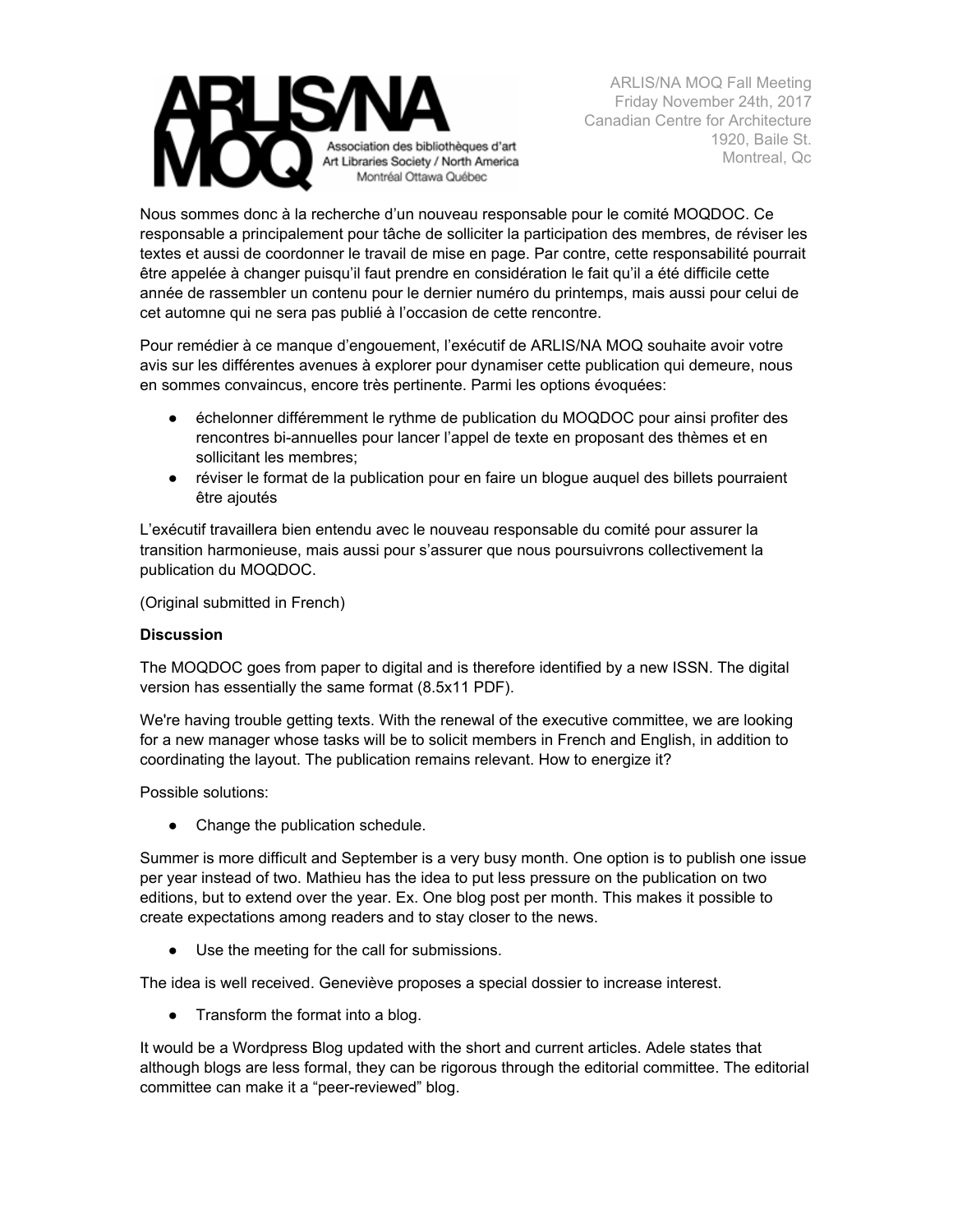

Rachel Harris is interested in the position of manager. Renata stresses that this is an experience that can be put on her resume.

# **9. ARLIS/NA Canadian Liaison report (Jennifer Garland)**

Thank you to all of you for attending this meeting. It is great to see so many new faces and old friends together at the Canadian Centre for Architecture.

In my role as the The Canadian Liaison, I liaise between the Canadian membership and the Executive Board. I also serve as Chair of the ARLIS/NA Canada Chapter; Chair of the Melva Dwyer Award Sub-Committee; and am the liaison to the ARLIS/NA International Relations Committee and the Public Policy Committee. The Executive Board meets monthly to discuss and vote on new policy and directions for the Society. In the last year, I have secured a small budget for translation of ARLIS/NA Canada documents (English/French) and worked with the board to establish membership dues that reflect the exchange rate of the Canadian dollar.

At the mid-year board meeting (August, 2017), we met for two days to discuss core values and strategic directions https://www.arlisna.org/about/strategic-directions with special focus on diversity.

The Melva Dwyer Award subcommittee is still accepting nominations for exceptional reference or research tools relating to Canadian art and architecture. The award was established in recognition of the contribution made to the field of art librarianship by Melva Dwyer, former head of the Fine Arts Library, University of British Columbia. Melva Dwyer passed away on November 13th, 2017. I will say a few words about her life when I present the award at the 2018 conference. The jury is: Caroline Korbel, student, Dalhousie University School of Information Management; René Martin, librarian, Alberta College of Art and Design; and Mathieu Pomerleau, librarian, Canadian Centre for Architecture.

The annual conference will take place in New York City February 25 – March 1, 2018 https://arlisna.org/newyork2018/. I hope that we will see a large number of MOQ members in attendance. This is a great opportunity to experience an ARLIS/NA conference before we host in Montreal in 2021. Travel award application deadlines have passed but a special student award from the Delmas Foundation will be announced soon.

*In memoriam*: At the conference, we will remember Daphne Dufresne and Melva Dwyer.

ARLIS/NA Canada: We currently have 78 members across Canada. A new website is coming soon.

There are many opportunities and resources available to ARLIS/NA members. I hope that you will all take advantage of these and become more involved with the society. Tell your friends! More information and links are included below.

### **Listservs**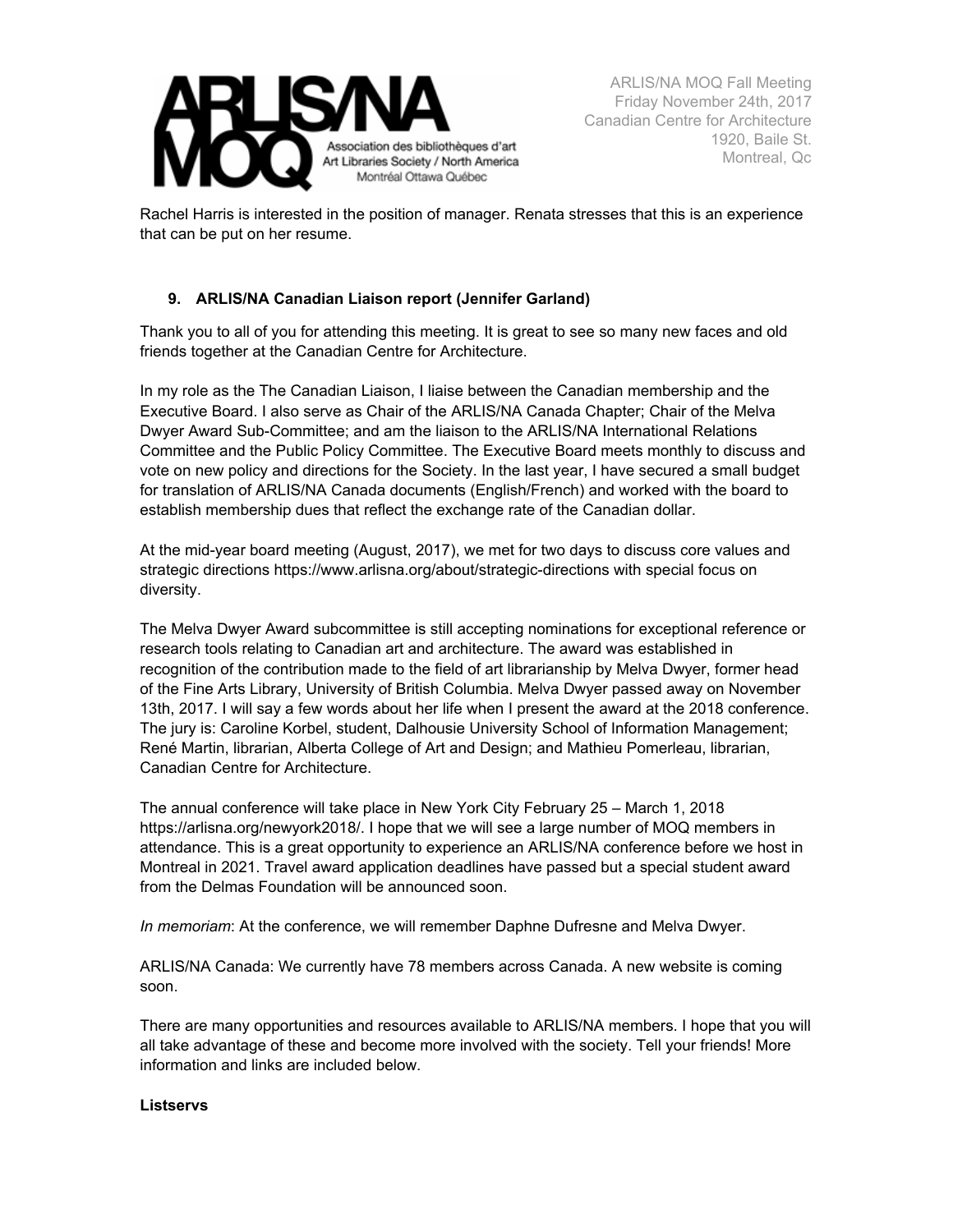

ARLIS/NA MOQ – the listserv for the Montreal-Ottawa-Quebec chapter. Follow for information about chapter meetings, special events, funding opportunities, and more. <http://arlismoq.ca/home/arlisna-moq-listserv/>

CARLIS – the listserv for the Canada Chapter, which meets once a year, at the annual conference. Members share information targeted at Canadian art and architecture information professionals. <http://canada.arlisna.org/carlis-l/>

ARLIS/NA – the listserv for ARLIS North America. This is the primary list for all news related to the society and an excellent source for discussion of interest to all art and architecture information professionals. Also includes job opportunities. Older posts are archived and searchable. <https://www.arlisna.org/about/arlis-l>

### **Get involved**

ARLIS/NA MOQ: Watch the Listserv and News & [Events](http://arlismoq.ca/news-events/) for calls for participation, or [contact](http://arlismoq.ca/about-us/) the [executive](http://arlismoq.ca/about-us/) for more information. Opportunities include joining the executive; writing or editing for [MOQDOC](http://arlismoq.ca/moqdoc/); volunteering for events.

ARLIS/NA: The Society's structure and activities encourage participation at all levels of the organization. Check out the Committees, Divisions, Sections, and Special Interest Groups to learn more about participation and networking opportunities.

### **10. Discussion points**

### **a) Presentation by Felicity Tayler Taxonomy of visual arts publications**

Grey [Guide](http://www.arca.art/en/resources/the-grey-guide-in-print/) is a network to inform people who want to publish their book. Distribution is difficult. There is a variety of strategies in the field. The book is composed of a series of seven essays. This tool answers several questions that art reference librarians encounter. It develops a taxonomy in the arts and some titles are repeated in more than one category.

### **b) Spring meeting location**

In the spring of 2018, we have to go to Ottawa or Quebec City.

Mathieu proposes Quebec City and more particularly visits to the library of the Séminaire de Québec, the National Assembly, the Augustine monastery and the Musée nationale des Beaux-Arts. François liked the idea of the Augustinian monastery and added the idea of the Preservation-Restoration Centre.

In Ottawa there is Library and Archives Canada.